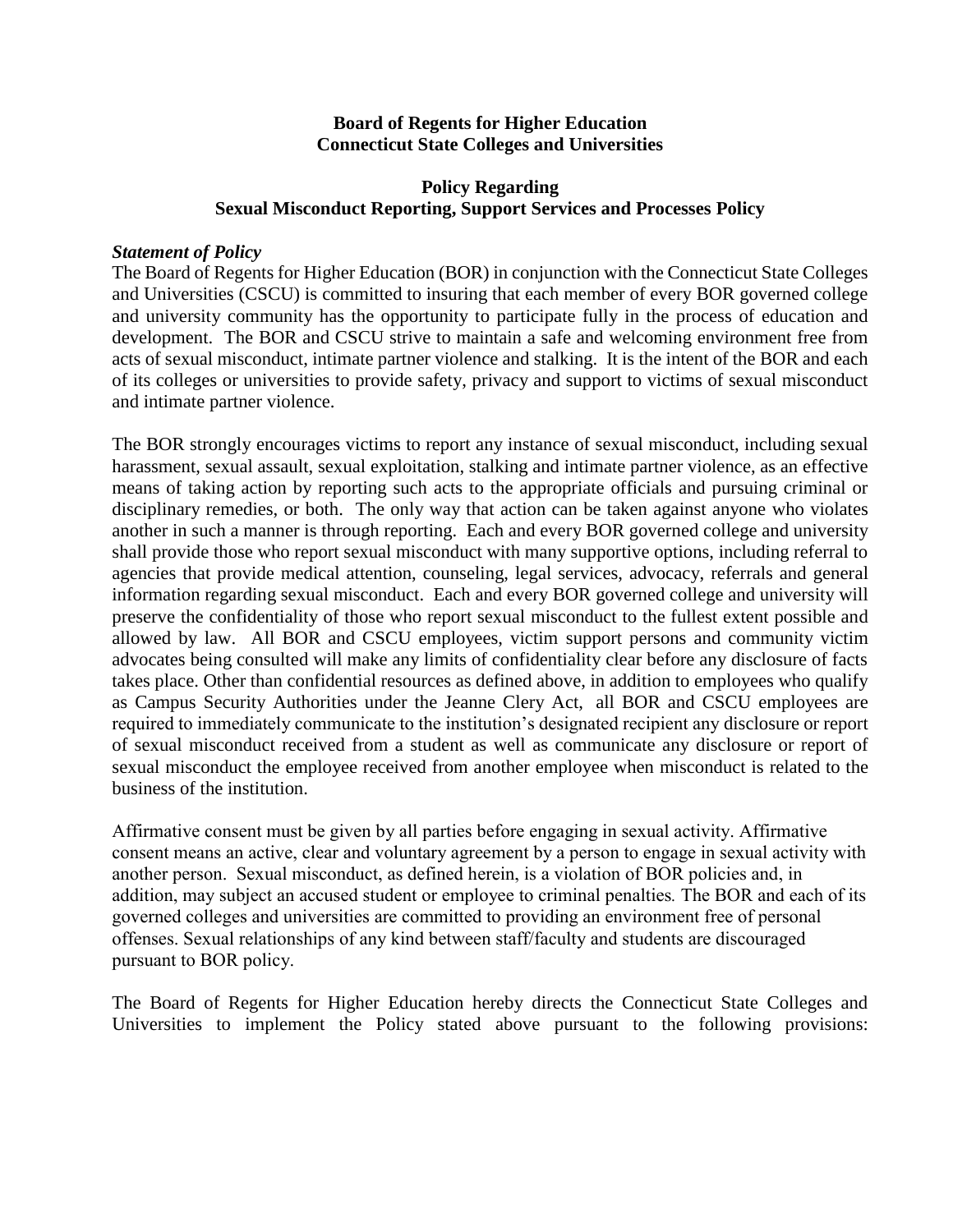### *Terms, Usage and Standards*

*Consent* must be affirmed and given freely, willingly, and knowingly of each participant to desired sexual involvement. Consent is a mutually affirmative, conscious decision – indicated clearly by words or actions – to engage in mutually accepted sexual contact. Consent may be revoked at any time during the sexual activity by any person engaged in the activity.

Affirmative consent may never be assumed because there is no physical resistance or other negative response. A person who initially consents to sexual activity shall be deemed not to have affirmatively consented to any such activity which occurs after that consent is withdrawn. It is the responsibility of each person to assure that he or she has the affirmative consent of all persons engaged in the sexual activity to engage in the sexual activity and that affirmative consent is sustained throughout the sexual activity. It shall not be a valid excuse to an alleged lack of affirmative consent that the student or employee responding to the alleged violation believed that the student reporting or disclosing the alleged violation consented to the activity (i) because the responding student or employee was intoxicated or reckless or failed to take reasonable steps to ascertain whether the student or employee reporting or disclosing the alleged violation affirmatively consented, or (ii) if the responding student or employee knew or should have known that the student or employee reporting or disclosing the alleged violation was unable to consent because the student or employee was unconscious, asleep, unable to communicate due to a mental or physical condition, or incapacitated due to the influence of drugs, alcohol or medication. The existence of a past or current dating or sexual relationship between the persons involved in the alleged violation shall not be determinative of a finding of affirmative consent.

**Report** of sexual misconduct is the receipt of a communication of an incident of sexual misconduct accompanied by a request for an investigation or adjudication by the institution.

**Disclosure** is the receipt of any communication of an incident of sexual misconduct that is not accompanied by a request for an investigation or adjudication by the institution**.** 

*Sexual misconduct* includes engaging in any of the following behaviors:

- (a) **Sexual harassment**, which can include any unwelcome sexual advance or request for sexual favors, or any conduct of a sexual nature when submission to such conduct is made either explicitly or implicitly a term or condition of an individual's education or employment; submission to or rejection of such conduct by an individual is used as a basis for academic or employment decisions affecting the individual; or such conduct has the purpose or effect of substantially interfering with an individual's academic or work performance or creating an intimidating, hostile or offensive educational or employment environment. Examples of conduct which may constitute sexual harassment include but are not limited to:
	- sexual flirtation, touching, advances or propositions
	- verbal abuse of a sexual nature
	- pressure to engage in sexual activity
	- graphic or suggestive comments about an individual's dress or appearance
	- use of sexually degrading words to describe an individual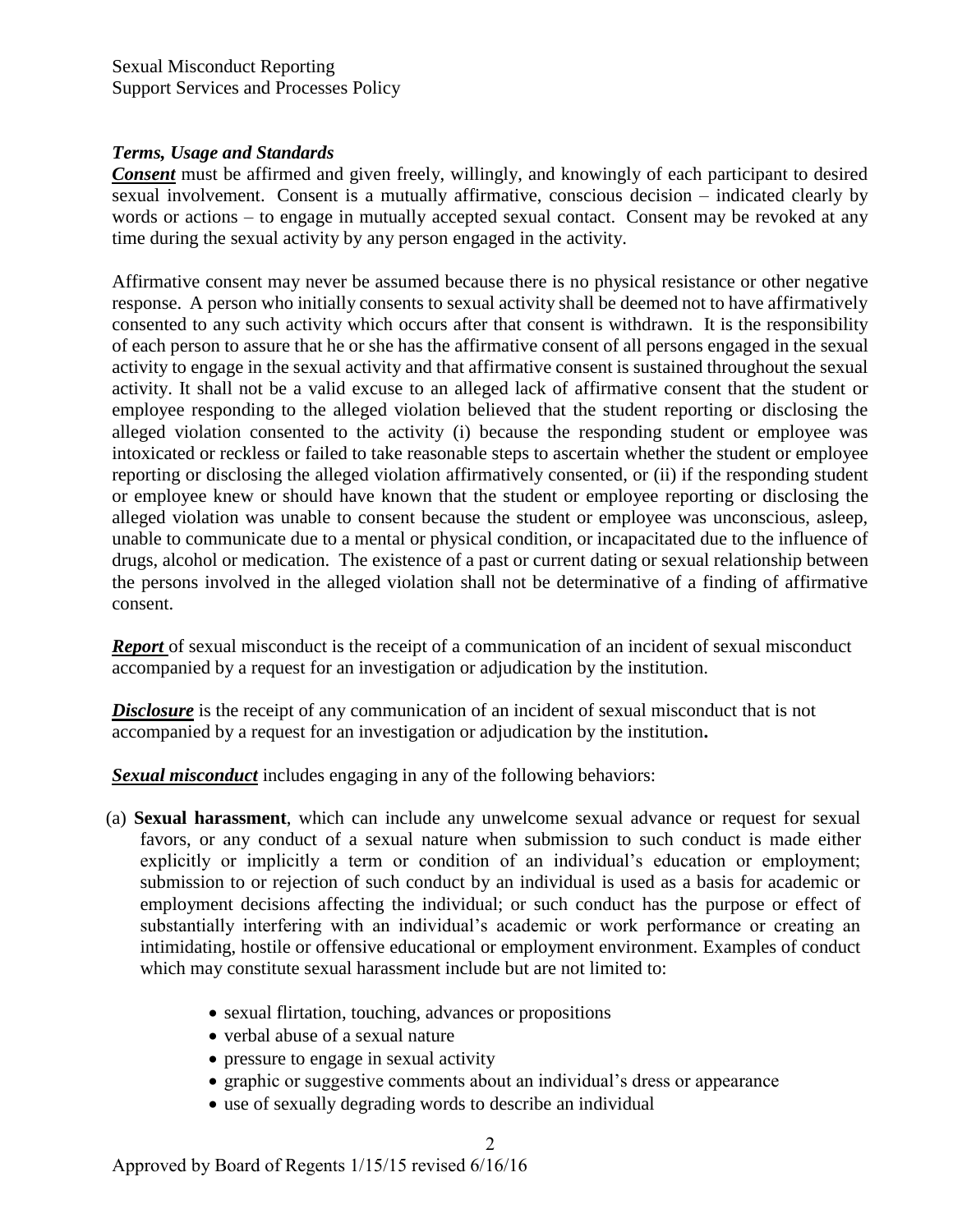- display of sexually suggestive objects, pictures or photographs
- sexual jokes
- stereotypic comments based upon gender
- threats, demands or suggestions that retention of one's educational status is contingent upon toleration of or acquiescence in sexual advances.

Retaliation is prohibited and occurs when a person is subjected to an adverse employment or educational action because he or she made a complaint under this policy or assisted or participated in any manner in an investigation.

(b) *Sexual assault* shall include but is not limited to a sexual act directed against another person without the consent (as defined herein) of the other person or when that person is not capable of giving such consent.

 Sexual assault is further defined in sections 53a-70, 53a-70a, 53a-70b, 53a-71, 53a-72a, 53a-72b and 53a-73a of the Connecticut General Statutes.

- (c) *Sexual exploitation* occurs when a person takes non-consensual or abusive sexual advantage of another for anyone's advantage or benefit other than the person being exploited, and that behavior does not otherwise constitute one of the preceding sexual misconduct offenses. Examples of behavior that could rise to the level of sexual exploitation include:
	- Prostituting another person;
	- Non-consensual visual (e.g., video, photograph) or audio-recording of sexual activity;
	- Non-consensual distribution of photos, other images, or information of an individual's sexual activity, intimate body parts, or nakedness, with the intent to or having the effect of embarrassing an individual who is the subject of such images or information;
	- Going beyond the bounds of consent (for example, an individual who allows friends to hide in the closet to watch him or her having consensual sex);
	- Engaging in non-consensual voyeurism;
	- Knowingly transmitting an STI, such as HIV to another without disclosing your STI status;
	- Exposing one's genitals in non-consensual circumstances, or inducing another to expose his or her genitals; or
	- Possessing, distributing, viewing or forcing others to view illegal pornography.

Sexual exploitation is further defined as a crime in Connecticut State Law.

(d) *Intimate partner, domestic and/or dating violence means* any physical or sexual harm against an individual by a current or former spouse of or person in a dating or cohabitating relationship with such individual that results from any action by such spouse or such person that may be classified as a sexual assault under section 53a-70, 53a-70a, 53a-70b, 53a-71, 53a-72a, 53a-72b or 53a-73a of the general statutes, stalking under section 53a-181c, 53a-181d or 53a-181e of the general statutes, or domestic or family violence as designated under section 46b-38h of the general statutes. This includes any physical or sexual harm against an individual by a current or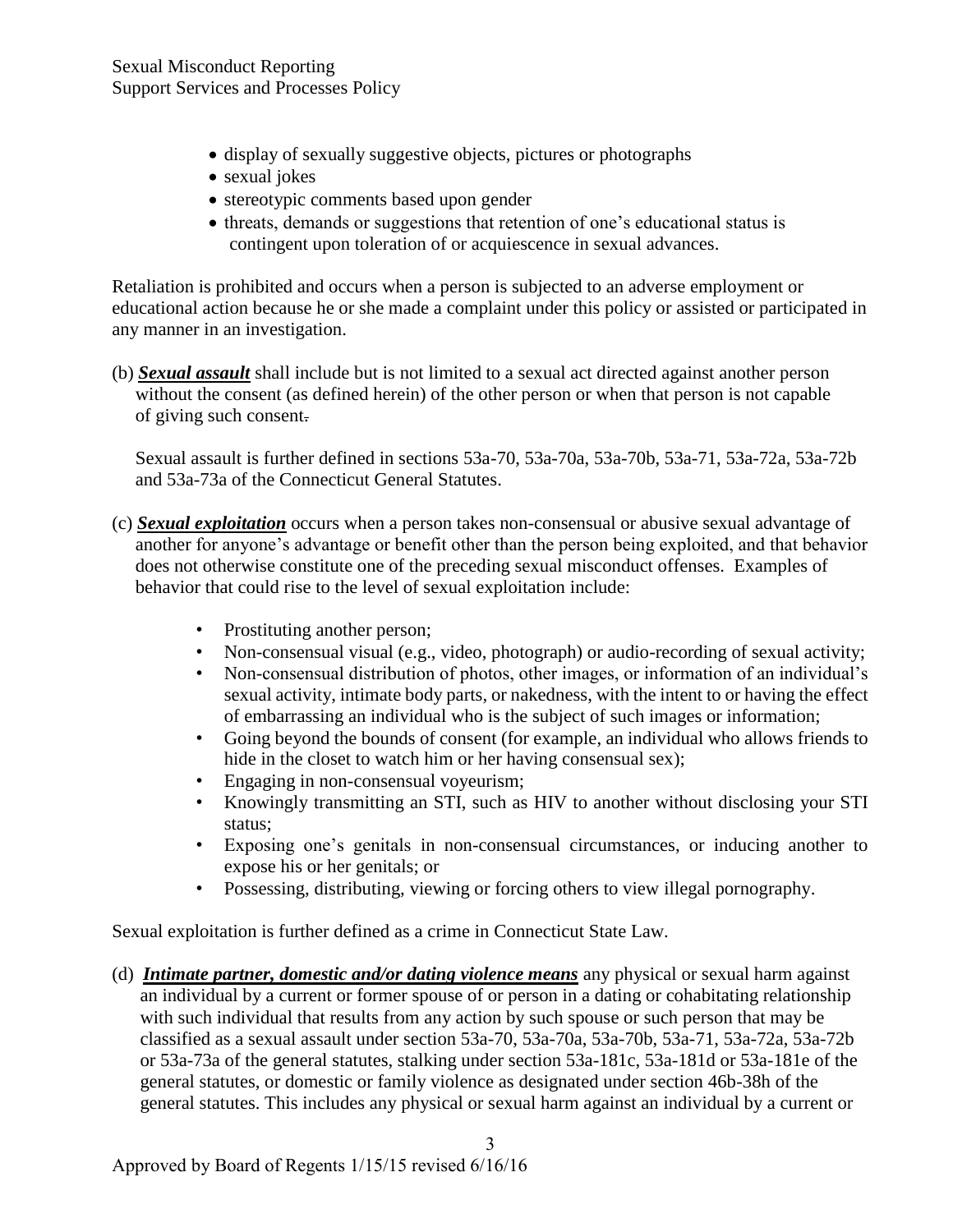former spouse or by a partner in a dating relationship that results from (1) sexual assault (2) sexual assault in a spousal or cohabiting relationship; (3) domestic violence; (4) sexual harassment (5) sexual exploitation, as such terms are defined in this policy.

Offenses that are designated as "domestic violence" are against family or household members or persons in dating or cohabitating relationships and include assaults, sexual assaults, stalking, and violations of protective or restraining orders issued by a Court. Intimate partner violence may also include physical abuse, threat of abuse, and emotional abuse.

- Physical abuse includes, but is not limited to, slapping, pulling hair or punching.
- Threat of abuse includes but is not limited to, threatening to hit, harm or use a weapon on another (whether victim or acquaintance, friend or family member of the victim) or other forms of verbal threat.
- Emotional abuse includes but is not limited to, damage to one's property, driving recklessly to scare someone, name calling, threatening to hurt one's family members or pets and humiliating another person.
- Cohabitation occurs when two individuals dwell together in the same place as if married.
- The determination of whether a "dating relationship" existed is to be based upon the following factors: the reporting victim's statement as to whether such a relationship existed, the length of the relationship, the type of the relationship and the frequency of the interaction between the persons reported to be involved in the relationship.
- (e) *Stalking*, which is defined as repeatedly contacting another person when contacting person knows or should know that the contact is unwanted by the other person; and the contact causes the other person reasonable apprehension of imminent physical harm or the contacting person knows or should know that the contact causes substantial impairment of the other person's ability to perform the activities of daily life.

As used in this definition, the term "contacting" includes, but is not limited to, communicating with (including internet communication via e-mail, instant message, on-line community or any other internet communication) or remaining in the physical presence of the other person.

# *Confidentiality*

When a BOR governed college or university receives a report of sexual misconduct all reasonable steps will be taken by the appropriate CSCU officials to preserve the privacy of the reported victim while promptly investigating and responding to the report. While the institution will strive to maintain the confidentiality of personally identifiable student information reported, which information is subject to privacy requirements of the Family Education Rights Privacy Act (FERPA), the institution also must fulfill its duty to protect the campus community.

Confidential resources are defined as follows: For the Universities, entities with statutory privilege, which include campus based counseling center, health center and pastoral counseling staff members whose official responsibilities include providing mental health counseling to members of the University community as well as off campus counseling and psychological services, health services providers, member(s) of the clergy, and the local Sexual Assault Crisis Center and Domestic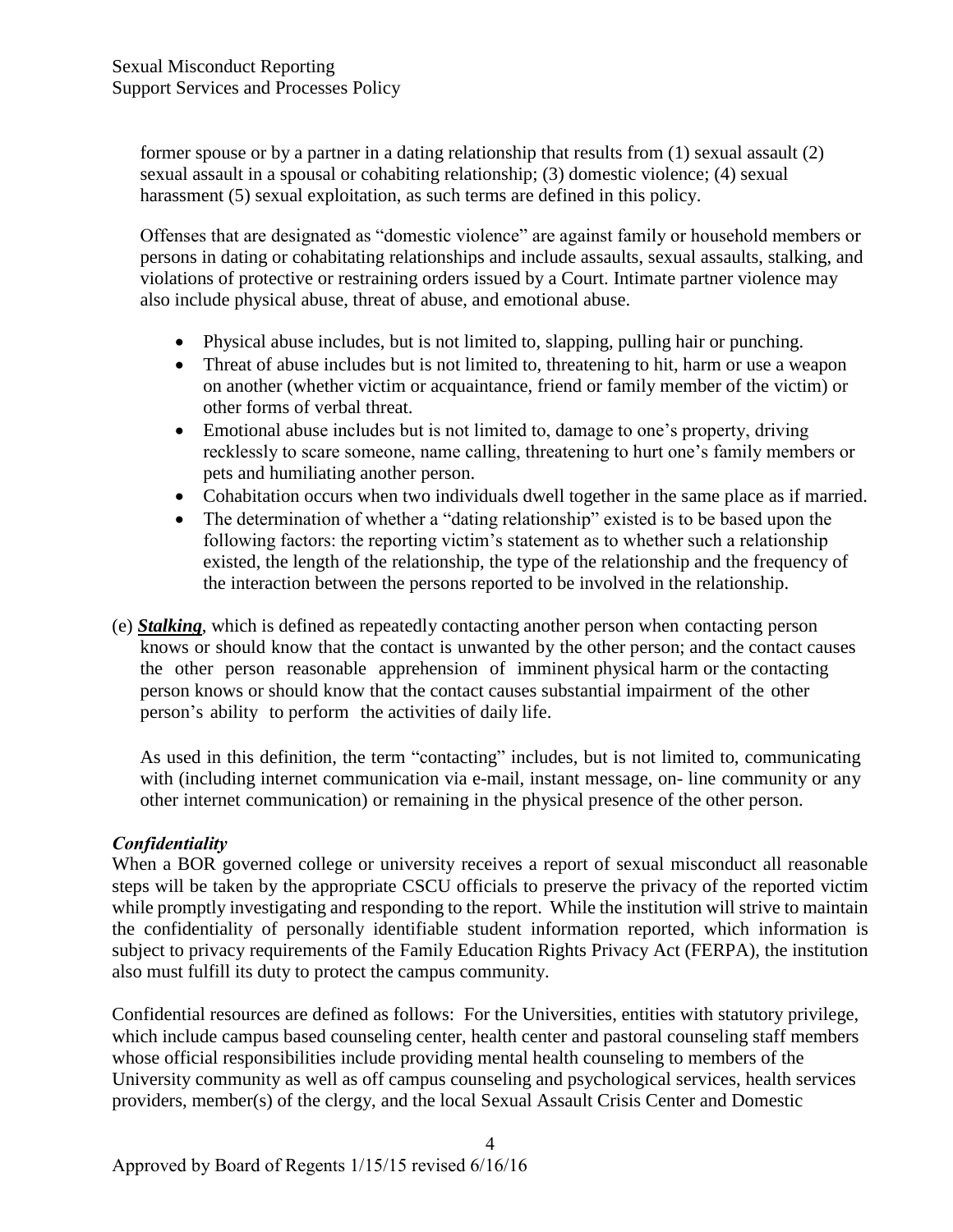Violence Center. For the Colleges, confidential resources are limited to entities with statutory privilege, such as off campus counseling and psychological services, health services providers, member(s) of the clergy, and the local Sexual Assault Crisis Center and Domestic Violence Center.The personnel of these centers and agencies are bound by state statutes and professional ethics from disclosing information about reports without written releases.

Information provided to a confidential resource by a victim of a sexual misconduct or the person reported to have been the victim of sexual misconduct cannot be disclosed legally to any other person without consent, except under very limited circumstances, such as an imminent threat of danger to self or others or if the reported victim is a minor. Therefore, for those who wish to obtain the fullest legal protections and disclose in full confidentiality, she/he must speak with a confidential resource. Each BOR governed college and university will provide a list of such confidential resources in the College or University's geographic region to victims of sexual misconduct as well as publish these resources on-line and in various publications.

Where it is deemed necessary for the institution to take steps to protect the safety of the reported victim and/or other members of the campus community, the institution will seek to act in a manner so as not to compromise the privacy or confidentiality of the reported victim of sexual misconduct to the extent reasonably possible.

# *Mandated Reporting by College and University Employees*

Other than confidential resources as defined above, in addition to employees who qualify as Campus Security Authorities under the Jeanne Clery Act, all employees are required to immediately communicate to the institution's designated recipient (e.g., Title IX Coordinator) any disclosure or report of sexual misconduct received from a student regardless of the age of the reported victim. All employees are also required to communicate to the institution's designated recipient (e.g., Title IX Coordinator) any disclosure or report of sexual misconduct received from an employee that impacts employment with the institution or is otherwise related to the business of the institution.

Upon receiving a disclosure or a report of sexual misconduct, employees are expected to supportively, compassionately and professionally offer academic and other accommodations and to provide a referral for support and other services.

Further, in accordance with Connecticut State law, with the exception of student employees, any paid administrator, faculty, staff, athletic director, athletic coach or athletic trainer who, in the ordinary course of their employment, has a reasonable cause to suspect or believe that a person under the age of 18 years has been abused or neglected, has been placed in imminent harm or has had a nonaccidental injury is required by law and Board policy to report the incident within twelve hours to their immediate supervisor and to the Department of Children and Families.

# *Rights of Parties*

Those who report any type of sexual misconduct to any BOR governed college or university employee will be informed in a timely manner of all their rights and options, including the necessary steps and potential outcomes of each option. When choosing a reporting resource the following information should be considered: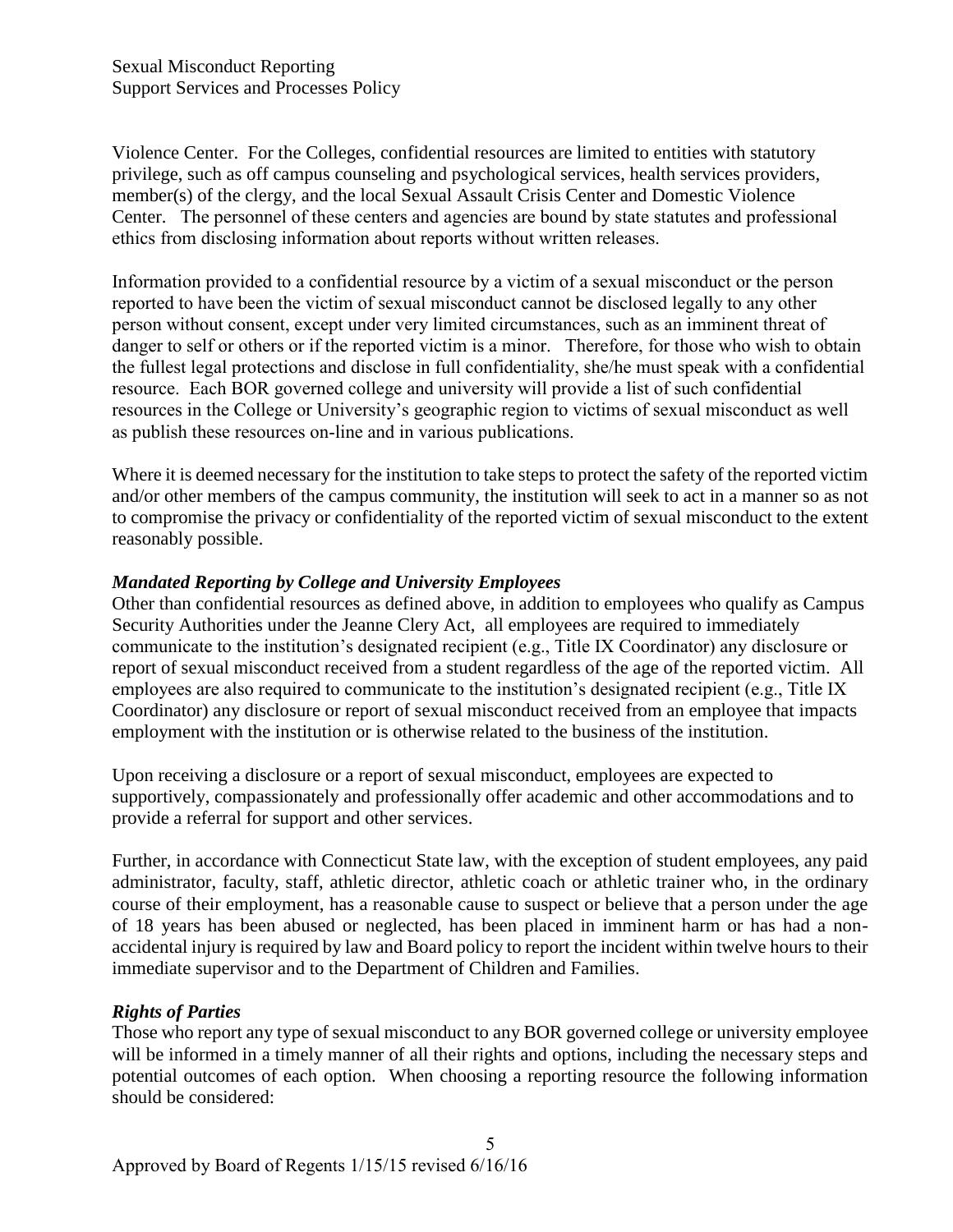- All reports of sexual misconduct will be treated seriously and with dignity by the institution.
- Referrals to off-campus counseling and medical services that are available immediately and confidential, whether or not those who report feel ready to make any decisions about reporting to police, a college or university employee or the campus's Title IX Coordinator.
- Those who have been the victim of sexual misconduct have the right to take both criminal and civil legal action against the individual allegedly responsible.
- Those who seek confidentiality may contact a clergy member(s), a University counseling center psychologist, a University health center care provider, the Sexual Assault Crisis Center of Connecticut and/or the Connecticut Coalition Against Domestic Violence − all of whom are bound by state statutes and professional ethics to maintain confidentiality without written releases.

# *Right to Notify Law Enforcement & Seek Protective and Other Orders*

Those who report being subjected to sexual misconduct shall be provided written information about her/his right to:

- (1) notify law enforcement and receive assistance from campus authorities in making the notification; and,
- (2) obtain a protective order, apply for a temporary restraining order or seek enforcement of an existing order. Such orders include:
	- $\triangleright$  standing criminal protective orders;
	- $\triangleright$  protective orders issued in cases of stalking, harassment, sexual assault, or risk of injury to or impairing the morals of a child;
	- $\triangleright$  temporary restraining orders or protective orders prohibiting the harassment of a witness;
	- $\triangleright$  family violence protective orders.

# *Options for Changing Academic, Housing, Transportation and Working Arrangements*

The colleges and universities will provide assistance to those involved in a report of sexual misconduct, including but not limited to, reasonably available options for changing academic, campus transportation, housing or working situations as well as honoring lawful protective or temporary restraining orders. Each and every BOR governed college and university shall create and provide information specific to its campus detailing the procedures to follow after the commission of such violence, including people or agencies to contact for reporting purposes or to request assistance, and information on the importance of preserving physical evidence.

# *Support Services Contact Information*

It is BOR policy that whenever a college or university Title IX Coordinator or other employee receives a report that a student, faculty or staff member has been subjected to sexual misconduct, the Title IX Coordinator or other employee shall immediately provide the student, faculty or staff member with contact information for and, if requested, professional assistance in accessing and using any appropriate campus resources, or local advocacy, counseling, health, and mental health services. All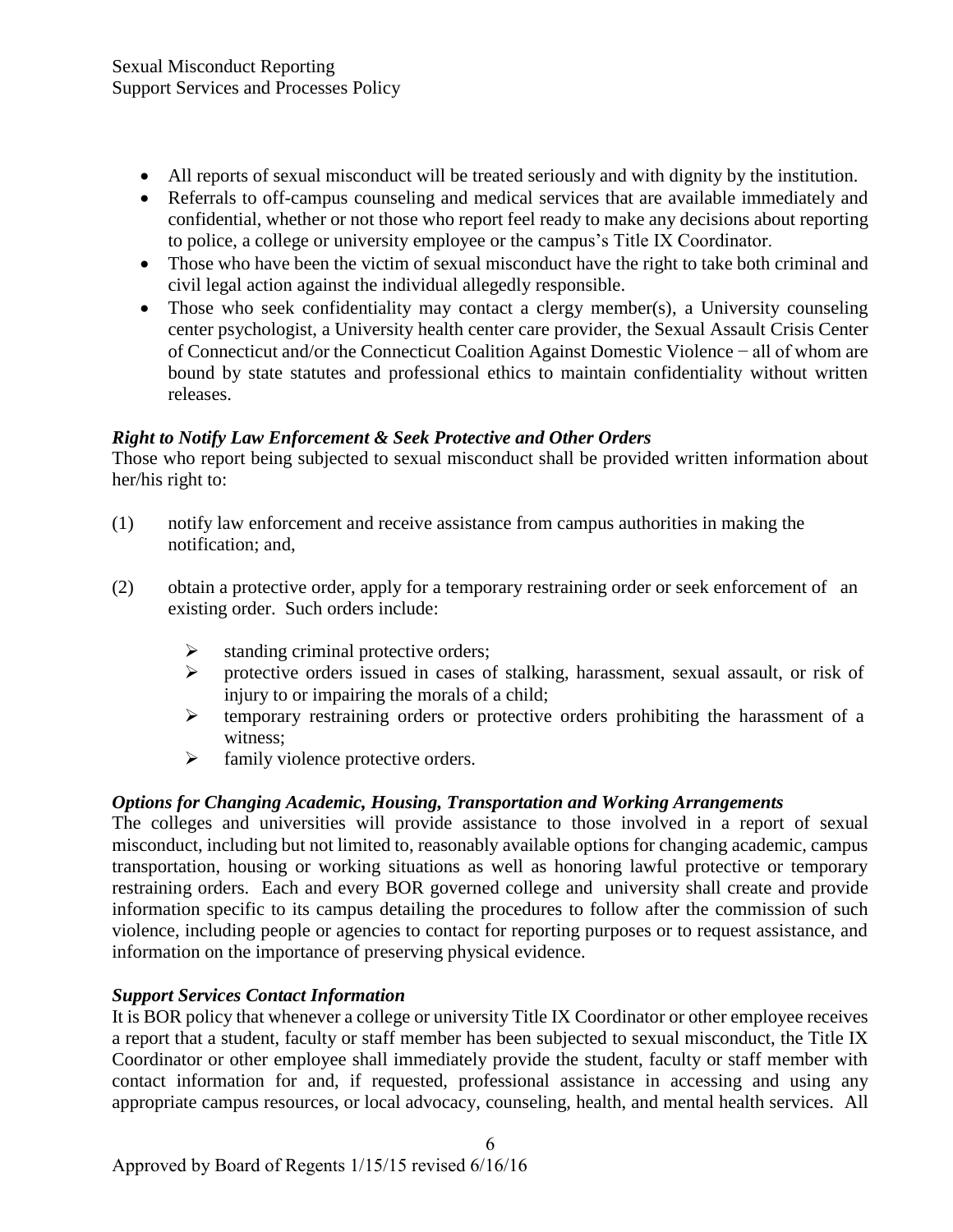CSCU campuses shall develop and distribute contact information for this purpose as well as provide such information on-line.

# *Employee Conduct Procedures*

Employees who are reported to have engaged in sexual misconduct are subject to discipline in accordance with the procedures applicable to the employee's classification of employment.

### *Student Conduct Procedures*

The **Student Code of Conduct** provides the procedures for the investigation, definitions of terms, and resolution of complaints regarding student conduct, including those involving sexual misconduct, as defined herein**.**

The Title IX Coordinator can assist in explaining the student conduct process. The Student Code of Conduct provides an equal, fair, and timely process (informal administrative resolution or a formal adjudication) for reported victims and accused students.

Reported victims of sexual misconduct shall have the opportunity to request that an investigation or disciplinary proceedings begin promptly; that such disciplinary proceedings shall be conducted by an official trained annually in issues relating to sexual misconduct and shall use the preponderance of the evidence (more likely than not) standard in making a determination concerning the alleged sexual misconduct.

Both the reported victim of sexual misconduct and the accused student are entitled to be accompanied to any meeting or proceeding relating to the allegation of sexual misconduct by an advisor or support person of their choice, provided the involvement of such advisor or support person does not result in the postponement or delay of such meeting as scheduled and provided such an advisor or support person may not directly address the Hearing Body, question witnesses or otherwise actively participate in the hearing process or other meeting pertaining to a report of sexual misconduct and each student shall have the opportunity to present evidence and witnesses on her/his behalf during any disciplinary proceeding.

Both the reported victim and accused student are entitled to be provided at the same time written notice of the results of any disciplinary proceeding, normally within one (1) business day after the conclusion of such proceeding, which notice shall include the following: the name of the accused student, the violation committed, if any, and any sanction imposed upon the accused student. Sanctions may range from a warning to expulsion, depending upon the behavior and its severity of the violation(s). The reported victim shall have the same right to request a review of the decision of any disciplinary proceeding in the same manner and on the same basis as shall the accused student; however, in such cases, if a review by any reported victim is granted, among the other actions that may be taken, the sanction of the disciplinary proceeding may also be increased. The reported victim and the accused student are entitled to be simultaneously provided written notice of any change in the results of any disciplinary proceeding prior to the time when the results become final as well as to be notified when such results become final.